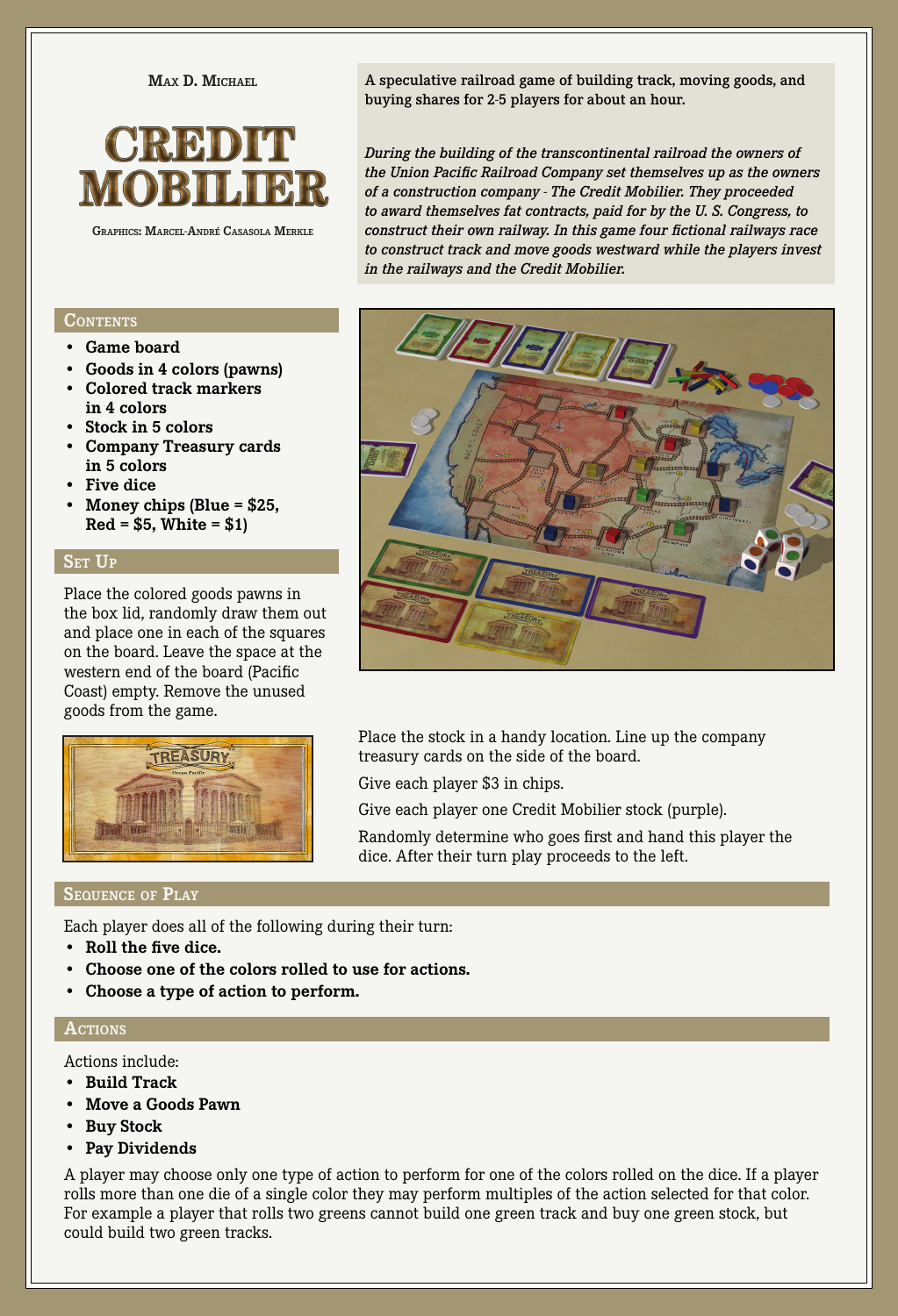A player must perform an action and may not pass. A player is not required to use all of the actions they are entitled to. For example if they roll three green they may choose to buy only one green stock. A player may never perform one action with one color and another action with another color.

#### *Example*

*A player rolls one blue, two greens, and two reds. The player chooses one of the colors rolled and one type of action to perform.*

*They may choose to perform one blue action and use the action to build one blue track. Or they may choose to perform up to two green actions and move one green good up to two spaces or two green goods one space each. Or they may choose to buy two red stocks for \$1 each.*

#### **Purple**

The red, yellow, green and blue dots all correspond to the color coded railroad companies in the game. The Purple dots may be used in one of two ways.

### **Purple as Wild**

Purple may be used as wilds to match the red, yellow, green, or blue dots rolled. When wild, the purple dice can only be used to match a color that is rolled. Purple may never be used as orange.

#### **Purple as Credit Mobilier**

Purple may be used to act for the Credit Mobilier.

The only actions that the rolling player may choose to take with purple is to buy Credit Mobilier stock (purple) or, if orange is rolled, to pay dividends from the Credit Mobilier treasury.

# **Action: Building Track**

To build track take a track section matching the color selected from the die roll and place it between two spaces on the board on top of the track symbol. Only one track section may be placed between any two spaces on the board. When placed, a track must be directly connected by an uninterrupted line of track (any combination of colors) to the eastern side of the board.

For every track section built take \$2 from the bank and place it in the Credit Mobilier treasury.

# **Action: Buying Stock**

To buy stock pay \$1 for each stock purchased. Players may only purchase stock for a company of a color that was rolled that turn. Players may purchase stock up to the number of times the color was rolled. The bank receives all money paid for purchasing stock.

# *Example*

*Two reds, a green, a blue and a purple are rolled. The purple may be used as a red, green or blue, but cannot be a yellow.*

*One yellow and four purple are rolled. The rolling player may take as many as five yellow actions as long as they are all the same type of action.*

*Two purple, a red, green and a yellow are rolled. The rolling player may choose to not use the purple as wild and instead buy two Credit Mobilier stocks for \$1 each.*

*A purple, an orange, and three red are rolled. The rolling player may take one round of Credit Mobilier payout or four rounds of red payout.*

#### *Example*

*A player elects to use the 3 yellows rolled on the dice to build track. They select up to three yellow track pieces and place them on the board where no other track has yet been built and in such a way as to continue the existing tracks that connect to the eastern edge of the board. Six dollars are moved from the bank to the Credit Mobilier treasury.*

Why do you think they were called "Robber Barons?" Every section of track is paid for by the U. S. Treasury.

#### *Example*

*A player rolls three reds, a green, and a yellow. The player may purchase three red stocks for \$3; or purchase two red stocks for \$2; or purchase one red stock for \$1; or one green stock for \$1; or one yellow stock for \$1.*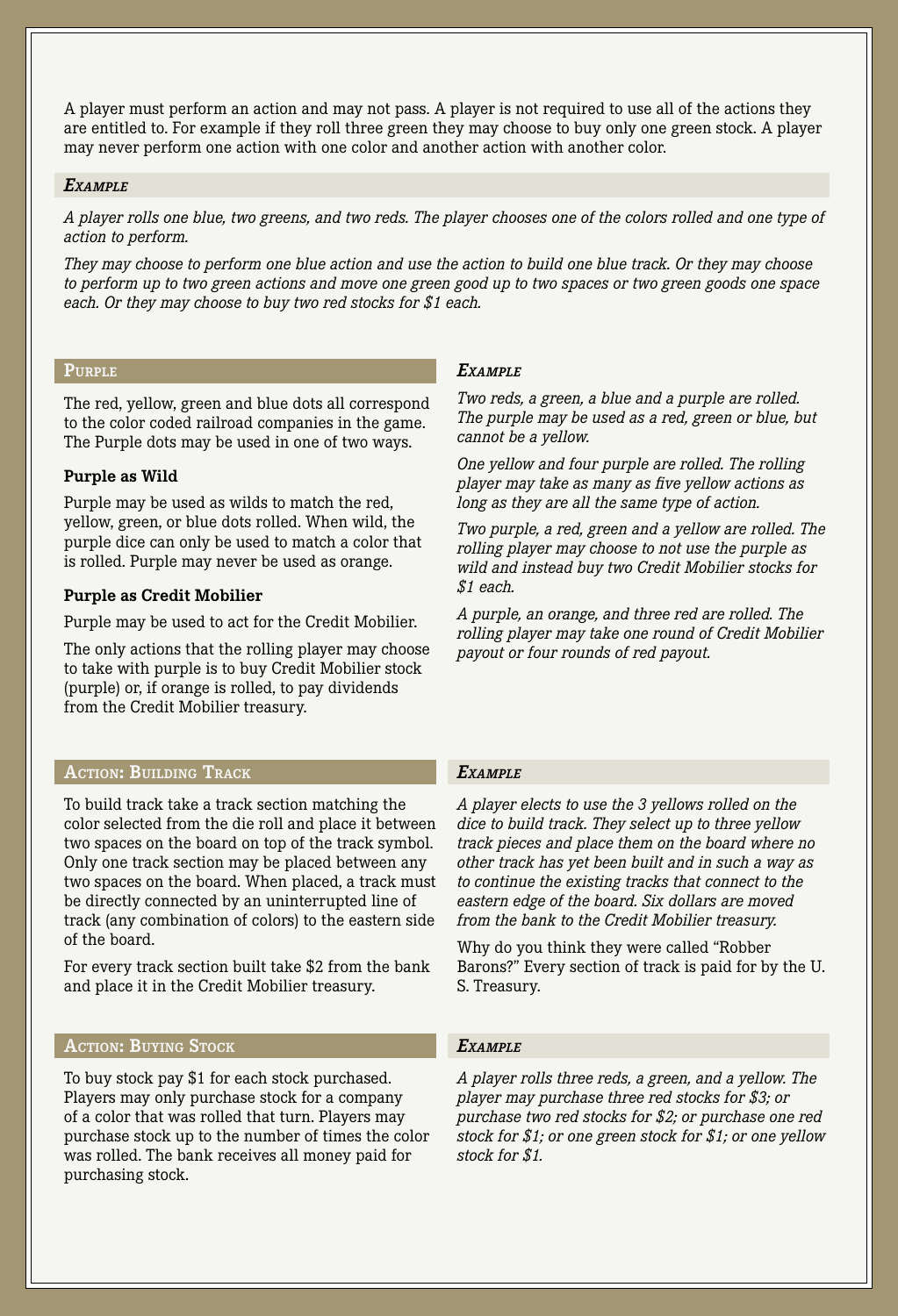## **ACTION: MOVING GOODS**

To move goods take a good which matches the color rolled and move it one space along a track. A player may move one goods pawn one space for every die showing the color of the pawn.

Goods cannot be moved east (directly away from the Pacific Coast). Goods may be moved north, south or west – even back to a space they occupied on a previous turn. There is no limit on the number of goods pawns that may occupy a single space.

Goods pawns must stop and can no longer be moved when they reach the Pacific Coast.

Moving a goods pawn one space west earns \$2 for the company that owns the pawn. Moving a goods pawn one space west also earns \$2 for the company that owns the track over which the goods pawn was moved. Moving goods north and south does not generate any income for either company. Money earned is taken from the bank and placed on the company treasury.

#### *Example*

*Two red, two blue and one yellow is rolled. The player chooses to use the red dice and to move red goods. They may move one red pawn two spaces or two red pawns one space each.*

*The player chooses to move one red goods pawn west over a blue track. Two dollars are placed in the red company's treasury and two dollars are placed in the blue company's treasury.*

*The player chooses to move another red goods pawn west over a red track. Four dollars are placed in the red company's treasury.*

### **Action: Paying Dividends**

Dividends are paid from a company's treasury to players that own stock in that company. Whenever a player rolls one or more orange they may choose to have one of the companies (including the Credit Mobilier) pay dividends to the stock owners. They may only choose a company if its color is also present in the roll and there is at least one dollar in its treasury. The maximum number of rounds dividends may be paid depends on which is larger, the number of orange rolled or the number of the selected color and wilds rolled.

# *Example*

*One orange, two red, a yellow and a purple are rolled. If pay dividends is chosen, up to three rounds from the red company or two rounds of payout from the yellow company may be paid. Or one round of paying dividends from the Credit Mobilier could be chosen.*

*Two orange, two red, and yellow are rolled. If pay dividends is chose, up to two rounds of pay outs from the red or yellow company may be paid.*

### **To pay a round of dividends follow this procedure:**

- 1. Starting with the player whose turn it is and continuing to the left, pay \$1 to every player that has at least one share of the stock selected to pay dividends.
- 2. Starting with the player on turn pay each player with at least two of the selected stock an additional dollar.
- 3. Starting with the player on turn pay each player with at least three of the selected stock an additional dollar.

Continue in this way until all of the selected stock owned by the players has earned \$1 per share or the selected company treasury is empty. When every share owned by the players has earned \$1, a round of pay dividends is over.

#### **Additional pay dividend rounds**

If money remains in the copany tresury and another round of paying dividends is allowed by the die roll and desired by the player on turn, perform another round of paying dividends.

#### **Empty Treasuries**

Dividends payments stop immediately whenever a company's treasury is empty regardless of the number of stocks owned by players that have not yet earned \$1 each or the number of rounds of pay outs allowed by the die roll.